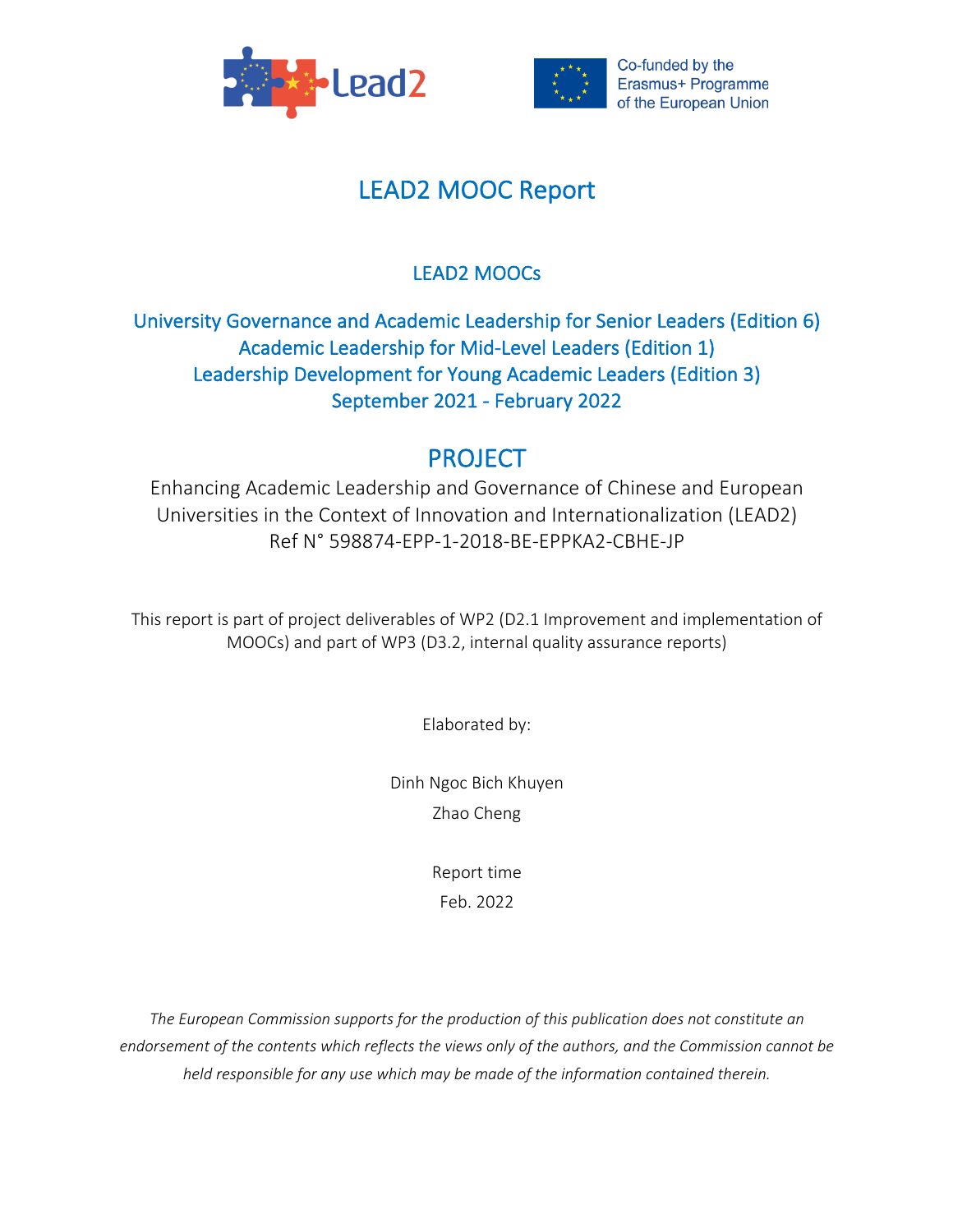



# **Table of Contents**

| 2.2.1.1. Prior experience with professional development training on academic leadership7 |  |
|------------------------------------------------------------------------------------------|--|
|                                                                                          |  |
|                                                                                          |  |
|                                                                                          |  |
|                                                                                          |  |
|                                                                                          |  |
|                                                                                          |  |
|                                                                                          |  |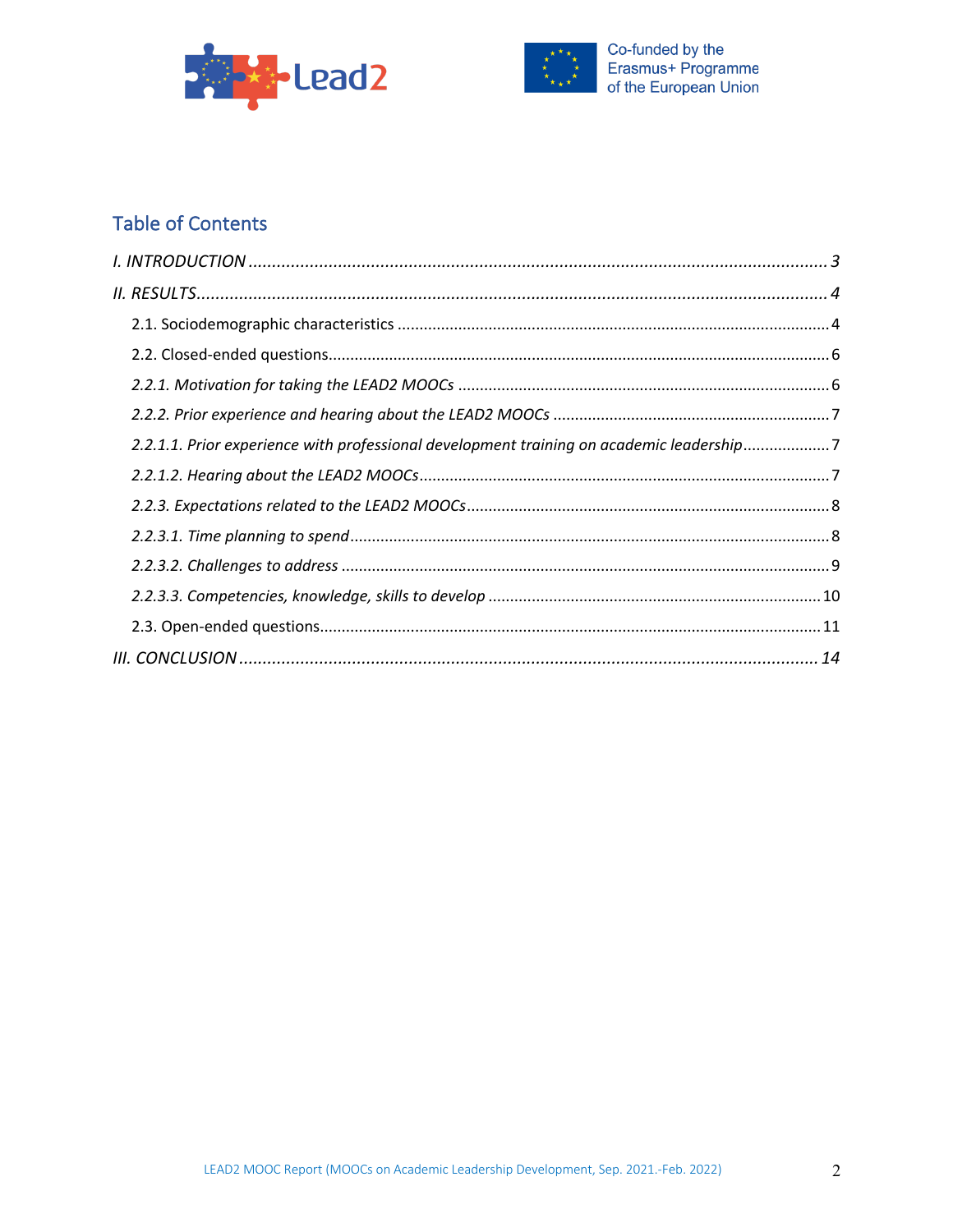



# I. INTRODUCTION

The LEAD2 MOOCs are part of the results of the LEAD2 project, aiming to improve knowledge, skills and competencies of academic members and leaders on university governance and academic leadership. The MOOCs are open for all participants regardless of their countries, institutions, or academic positions. In Sep 2021, the sixth edition of the English and Chinese version of the MOOC on university governance and academic leadership (SAL), the third edition of the English and Chinese version of MOOC on Leadership Development for Young Academic Leaders (YAL) and the first edition of the English and Chinese version of MOOC on middle-level academic leaders (MAL) were launched with a total of 437 participants enrolled.

Participants were invited to fill in the welcome survey to evaluate users' expectations regarding the MOOC course, including closed-ended and open-ended questions. Through utilising a Likert scale, close-ended and open-ended questions inquired participants' level of agreement on their motivations for taking the course, the time they planned to spend for the course completion, their prior experience regarding online learning and professional training, their expectations for joining the course. Of 437 participants who registered for the MOOC courses, 107 respondents voluntarily took the survey. After collecting and cleaning data, data analysis has been set up: descriptive statistics have been calculated for the close-ended questions, while the qualitative approach has been applied for the open-ended questions.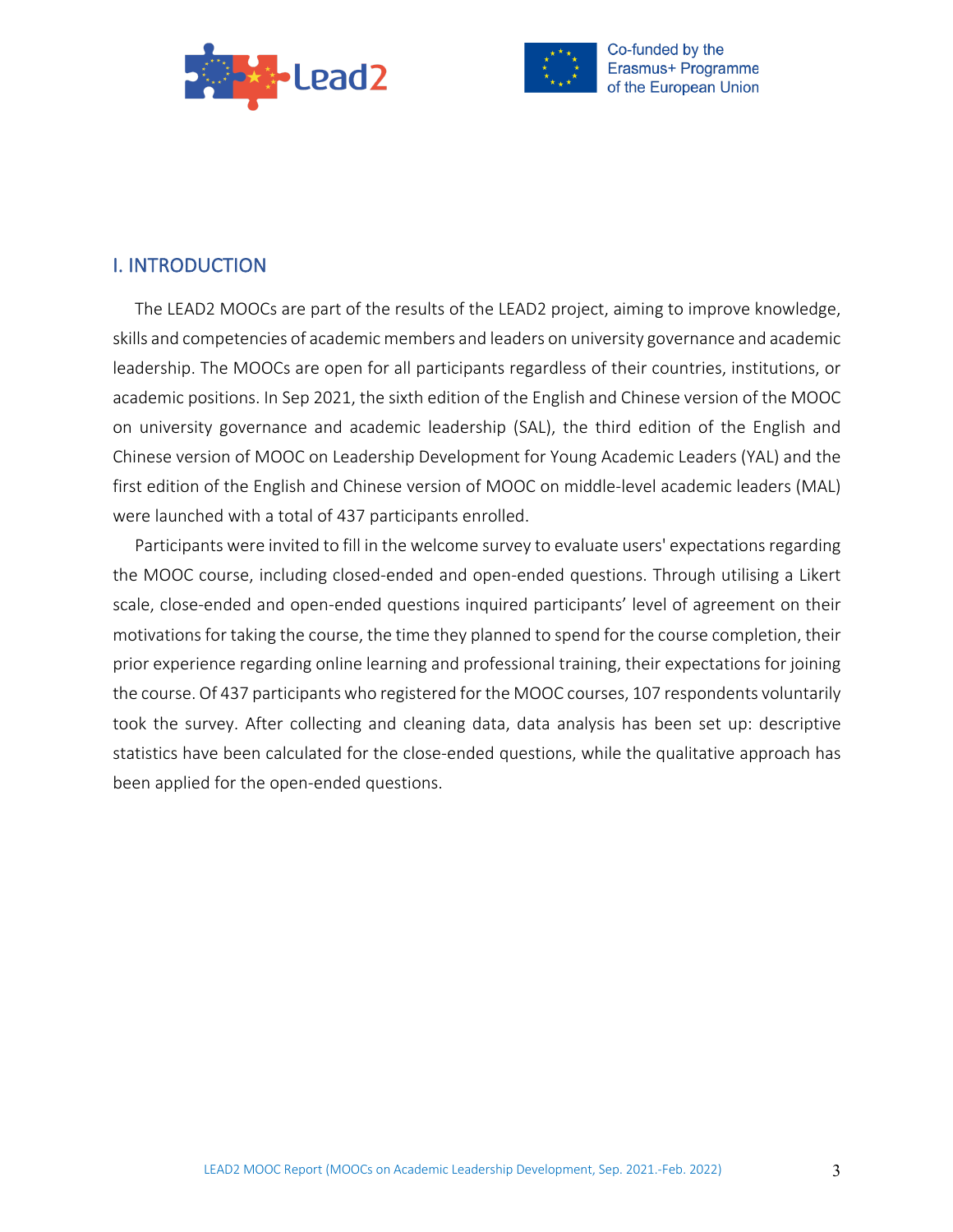



This report presents the results of the survey as follow:

| Socio-demographics                             | $\bullet$ Gender<br>$\bullet$ Age<br>• Education attaintment<br>$\bullet$ Role<br>•Region of residence                                                                                               |
|------------------------------------------------|------------------------------------------------------------------------------------------------------------------------------------------------------------------------------------------------------|
| <b>Motivation for taking</b><br>the LEAD2 MOOC | •Main reasons for taking the LEAD2 MOOC                                                                                                                                                              |
| Prior experience                               | • Professional development courses<br>• Hearing about the LEAD2 MOOC                                                                                                                                 |
| <b>Expectations related to</b><br>the MOOC     | •Reasons for taking the course<br>•Time planning to spend<br>•Challenges to address<br>•Competencies, Knowledge, and Skills to develop<br>•Personal and professional goals (open-ended<br>questions) |

# II. RESULTS

# 2.1. Sociodemographic characteristics

This section of the report presents the participants' sociodemographic characteristics, including gender, the region of residence, age, educational attainment, and academic roles. The results are depicted in Table 1.

| - -<br>$(N=106)$                 | . .<br>. .<br>Category | <b>Statistics</b> | Percentage (%) |
|----------------------------------|------------------------|-------------------|----------------|
| Gender                           | Female                 | 55                | 51,89          |
|                                  | Male                   | 50                | 47,17          |
|                                  | Missing                | $\mathbf{1}$      | 0,94           |
| Age (M = $36,49$ , SD = $8,58$ ) |                        |                   |                |
|                                  | $22 - 29$              | 99                | 44             |
|                                  | $30 - 39$              | 63                | 28             |
|                                  | 40-49                  | 32                | 14.2           |
|                                  | 50 or more             | 8                 | 3.6            |
|                                  | Missing                | 23                | 102            |

#### *Table 1. Sociodemographic characteristics of the participants*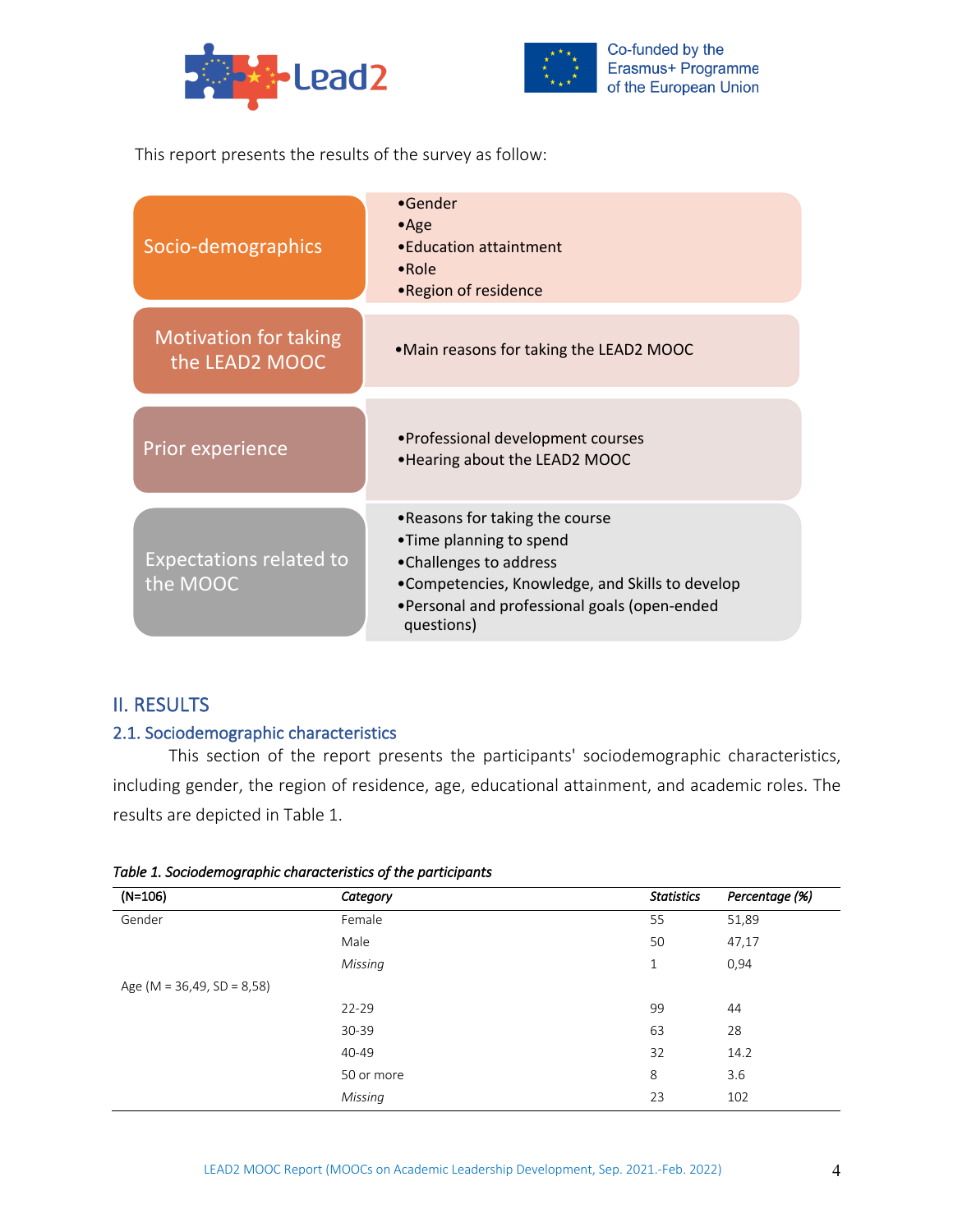



Co-funded by the Erasmus+ Programme of the European Union

| Educational attainment |                                     |                |       |
|------------------------|-------------------------------------|----------------|-------|
|                        | Ph.D, J.D, or M.D (or equivalent)   | 45             | 42,45 |
|                        | Master's Degree (or equivalent)     | 45             | 42,45 |
|                        | Bachelor's Degree (or equivalent)   | 14             | 13,21 |
|                        | Missing                             | $\overline{2}$ | 1,89  |
| Academic role          |                                     |                |       |
|                        | Academic staff (non-manager)        | 52             | 41,94 |
|                        | Department head, (Vice) Dean        | 28             | 22,58 |
|                        | Administrative staff (non-academic) | 23             | 18,55 |
|                        | Researchers, etc.                   | 19             | 15,32 |
|                        | (Vice) Rector                       | $\overline{2}$ | 1,61  |
|                        |                                     |                |       |
| Region of residence    |                                     |                |       |
|                        | Asia                                | 70             | 66,04 |
|                        | Africa                              | 14             | 13,21 |
|                        | Europe                              | 12             | 11,32 |
|                        | Middle East                         | 5              | 4,72  |
|                        | America                             | 4              | 3,77  |
|                        | Oceania                             | 1              | 0,94  |
|                        |                                     |                |       |

As can be seen from Table 1, participants from these course editions were mainly female (51,89%). The mean age was 36.49 (M=36,49, SD= 8,58). Regarding the participants' education levels, 42,45% reported having a PhD's degree or a Master's degree, and 13,21% reported having a Bachelor's degree or equivalent. Regarding the current academic roles, a majority of participants reported holding academic staff roles in their institutions (41,94%), 28% of the participants reported holding academic positions such as head of department, dean or vice-dean, 18,55% of users reported holding administrative staff position, while 1,61% selected "(Vice) Rector" option. Concerning the countries of residence, participants came from different countries around the world. Of these, 66,04% of users came from Asian countries, 13,2% reported coming from African countries, 11,32% of the respondents came from Europe, 4,72% of the respondents came from Middle East countries, and 4,71% of the users came from different countries in America and Oceania.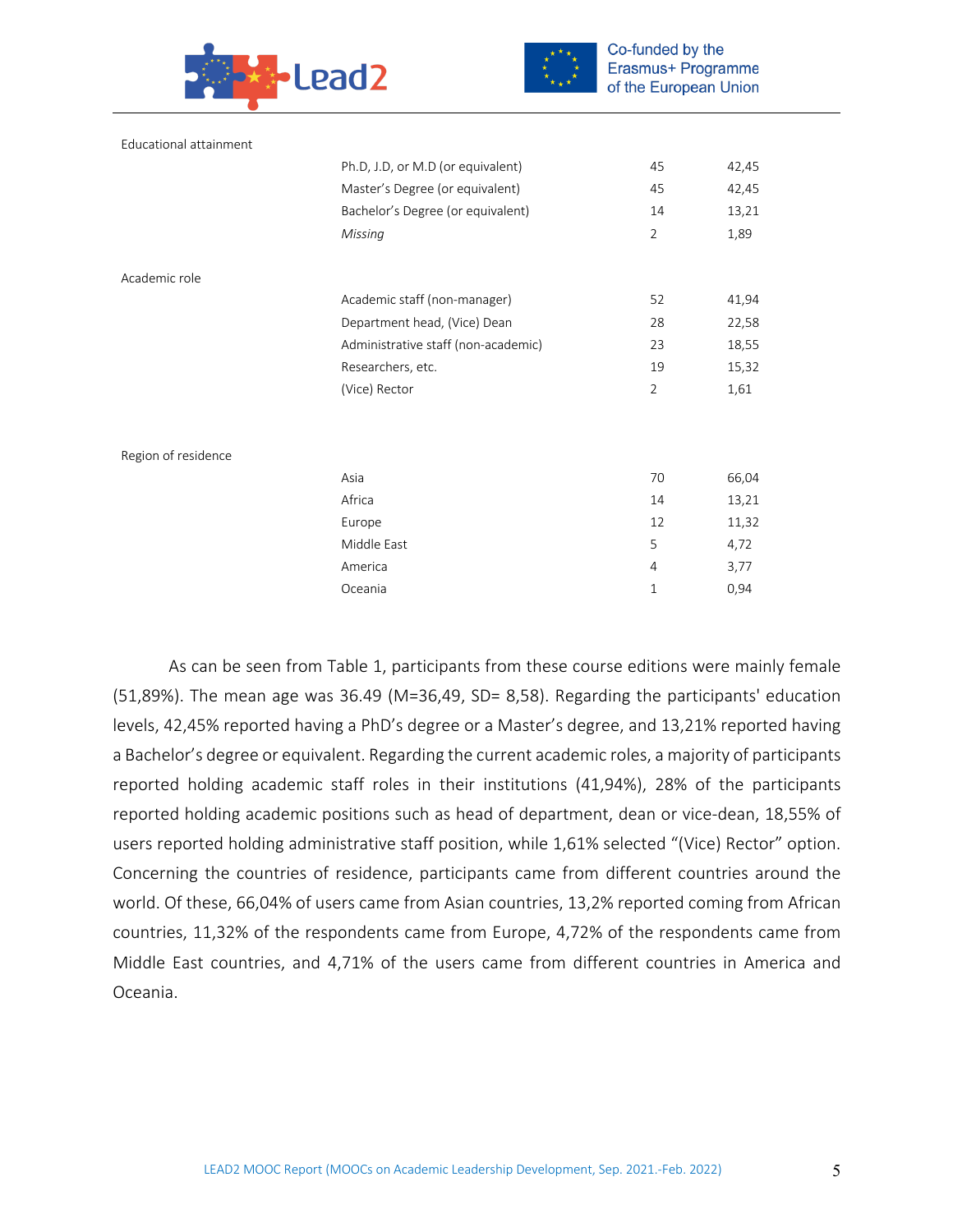



# 2.2. Closed-ended questions *2.2.1. Motivation for taking the LEAD2 MOOCs*

Participants were asked about the reasons for taking the LEAD2 MOOCs. Details on this can be seen in *Figure 1*. More than 70% of survey participants reported that they want to gain new or broaden existing academic leadership skills. In addition, 65,71% of the participants reported the motivation on "personally enjoy learning about university governance and academic leadership", and 55,24% of the users selected the option of "wanting to broaden networking opportunities for future research and educational collaboration".

Similarly, 55,24% of the attendees wanted to gain deeper insights into the Chinese and/or European higher education structures and governance. 53,33% of the respondents reported that they want to learn more about university governance and academic leadership practices. 52,38% of the users reported wanting a better understanding of the practices and decisions of academic leaders in their institution, while 42,86% of the users wanted to learn current approaches and trends in HE governance. 26,67% of the respondents reported wanting to obtain the certificate. 12,38% of the users selected the option of "learning more about university governance and academic leadership practices in China and/or Europe". 4,76% of the users selected "other" option.



*Figure 1. Reasons for taking the LEAD2 MOOCs.*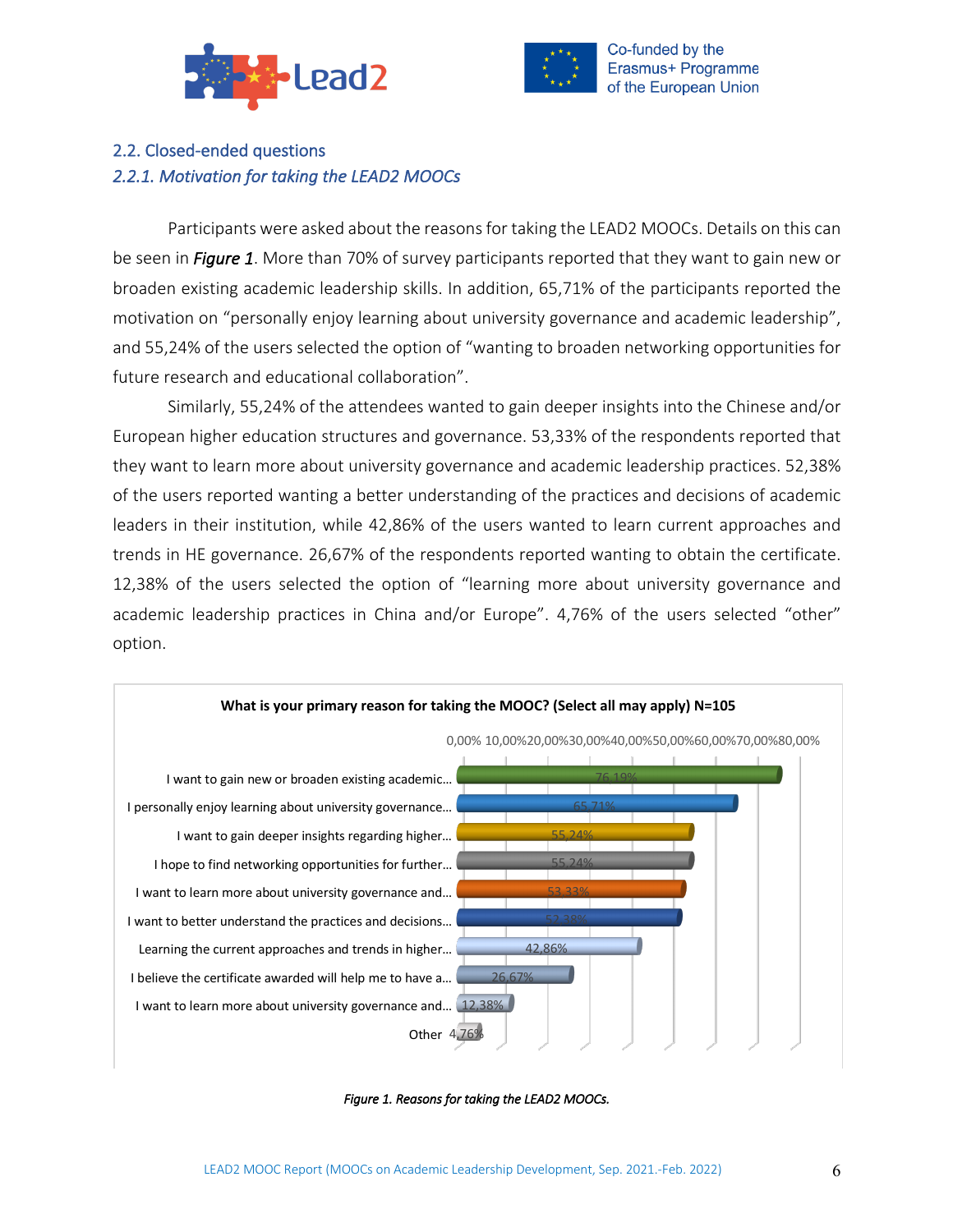



## *2.2.2. Prior experience and hearing about the LEAD2 MOOCs*

Below is the set of variables related to previous experiences of the participant regarding other online courses, professional development courses, and how they heard about the LEAD2 MOOCs.

### *2.2.1.1. Prior experience with professional development training on academic leadership*

Participants were asked whether they had participated in any professional training or course about university governance and academic leadership before. The findings reveal that a majority of the participants have not experienced professional training on this theme. It can be seen in *Figure.2*, a majority of the participants had not experienced professional training on this theme before (56%) participated while a number of respondents who did experience were 42%.



*Figure 2. Previous experience with professional development training on academic leadership* 

#### *2.2.1.2. Hearing about the LEAD2 MOOCs*

Users were asked about how they knew about the LEAD2 MOOCs. The results are depicted in *Figure 3*. The findings reveal "my institution is a LEAD or LEAD2 project partner" received the highest votes, which accounted for 49,52% of total observations, followed by "through a social media site (e.g. Facebook)" (16,19%. Several participants reported that they hear about the MOOC through a newsletter/website or from a web search (14,29% and 13,33%, respectively). 8,57% of the respondents selected the "other" option, and 3,81% of the respondents selected the option of "from a university event". The findings show the importance of web search, networking, and social media in advertising the online course on university governance and academic leadership.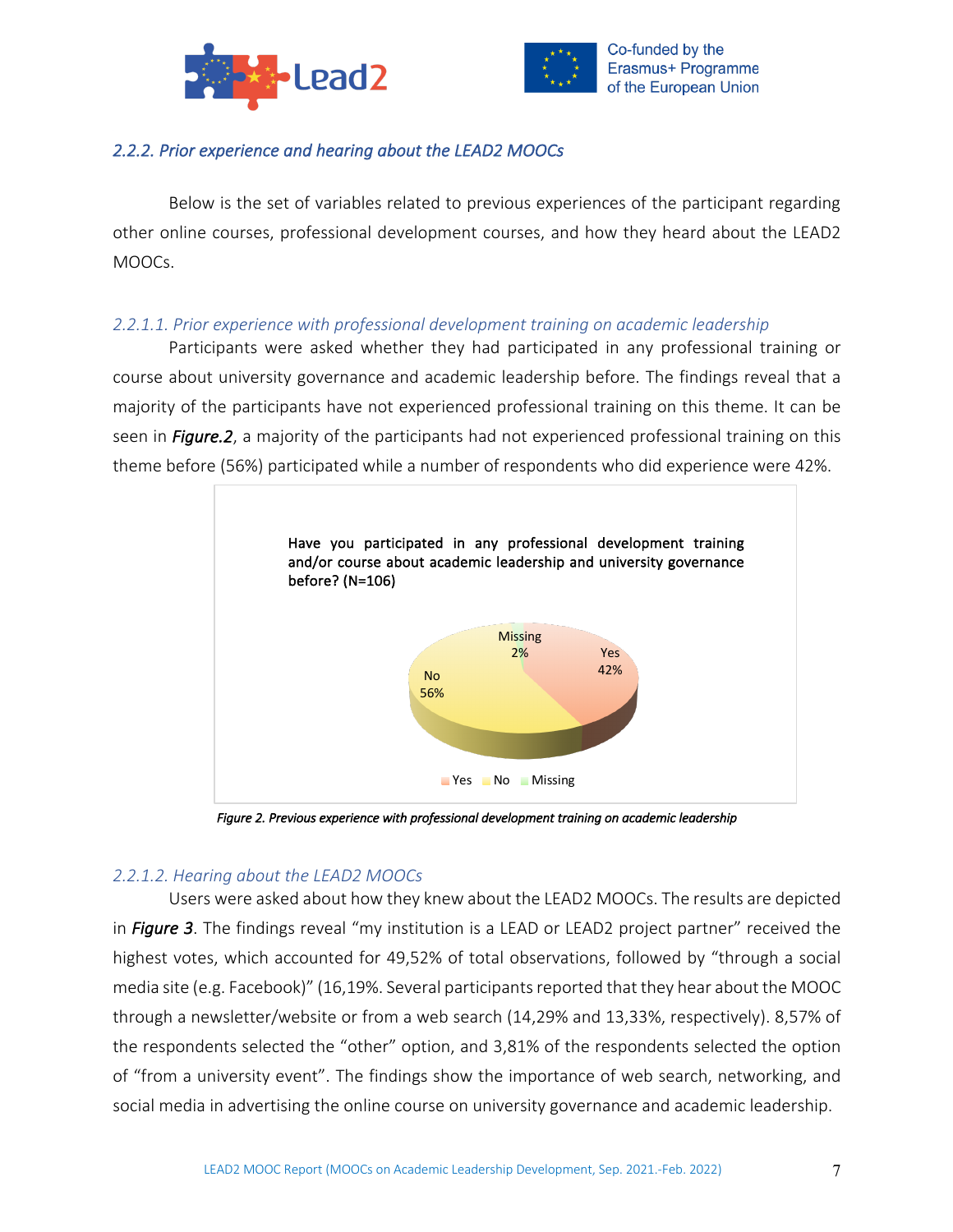



Co-funded by the Erasmus+ Programme of the European Union



*Figure 3. How did participants hear about the LEAD2 MOOC?* 

## *2.2.3. Expectations related to the LEAD2 MOOCs*

#### *2.2.3.1. Time planning to spend*

In the expectation category, MOOC participants were also asked about the number of hours per week they planned to spend on the course. Between 2 and 4 hours and less than 2 hours were predominantly chosen by respondents in the MOOC course.

It can be seen in *Figure 4*, 53,33% of the attendees reported that they intended to spend 2-4 hours per week for learning, while 23,81 % of the participants wanted to spend less than 2 hours a week learning the course. Some users chose the schedule between 4-6 hours (20%) or more than 6 hours (2,86%).



*Figure 4. Planned number of hours a week to spend*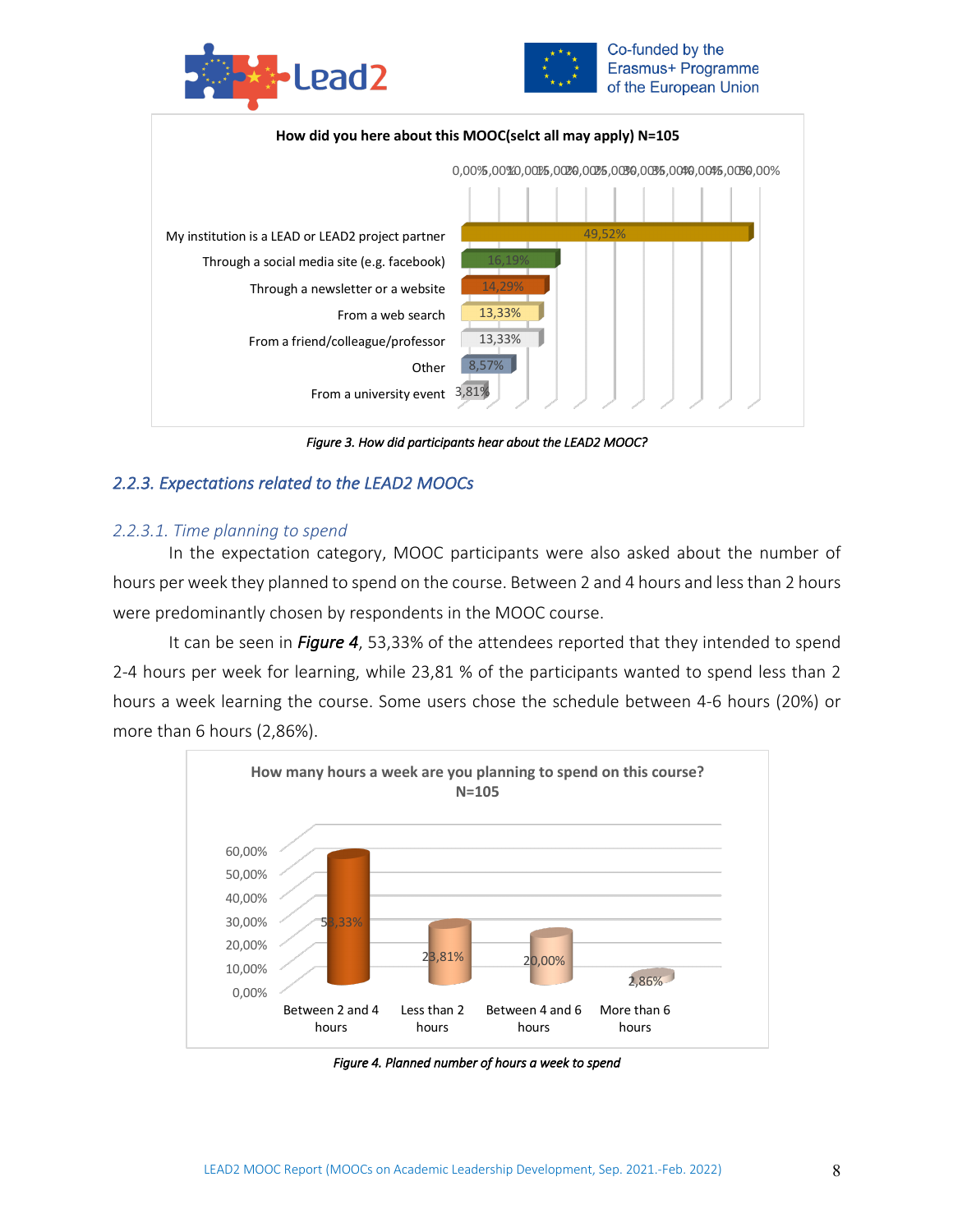



*2.2.3.2. Challenges to address*

*Figure 5* plots the percentages of users' expectations on the effectiveness of the course regarding given challenges. Users predominantly chose between the two options, namely very helpful or extremely helpful. In other words, a majority of respondents believed that the MOOCs would be very or extremely useful to address the ongoing challenges within academic institutions.

Participants were asked to evaluate whether the course would be useful to address the challenges of globalisation and internationalisation. Notably, a substantial majority of respondents expressed high expectations of the productiveness of the course on addressing the selected obstacles. As can be seen in *Figure 5*, respondents predominantly chose the two options of "very helpful"(41,58%) and "moderately helpful" (33,66%). 13,86% of the users reported "extremely helpful" while the number of respondents who chose the top options of "slightly helpful" or "not helpful" was just about 10%.

The results of users 'expectations toward the usefulness of the course on addressing the challenge of academic leadership for internationalisation are indicated in figure 5. As shown in the figure, 45,45% of respondents reported "very helpful" and 20,20% reported "extremely helpful". 25,25% of users reported "moderately helpful". A few of the participants chose options of "slightly helpful" (9,09%) and no participant selected the "not helpful" option.

Concerning users' perception of the usefulness of the course concerning addressing the challenges on research and innovation capacity of the university, participants predominantly chose the option "very helpful" and "extremely helpful". To be specific, a majority of participants agreed on the argument that the course would be "very useful" (41,58 %) or "extremely useful" (18,81%) to address the given challenge. 27,72% of the users selected the "moderately useful" option. 10,89% of respondents supported the argument that the course will be "slightly useful". Only 0,99% of the respondents selected the "not helpful" option.

As for the challenge of changing university governance structure, a majority of participants agreed on the argument that the course will be "very useful" (35,64%) or "extremely useful" (15,84%) to address the specific challenge regarding university governance structure. 27,72% of the users thought the course was "moderately useful". 15,84% of the respondents selected the "slightly helpful" option. A few respondents supported the argument that the course will be "not useful" (4,95%).

Participants were asked to evaluate whether the course would be useful to address the challenge of changing academic leadership skills and enhancing knowledge. As shown in the figure,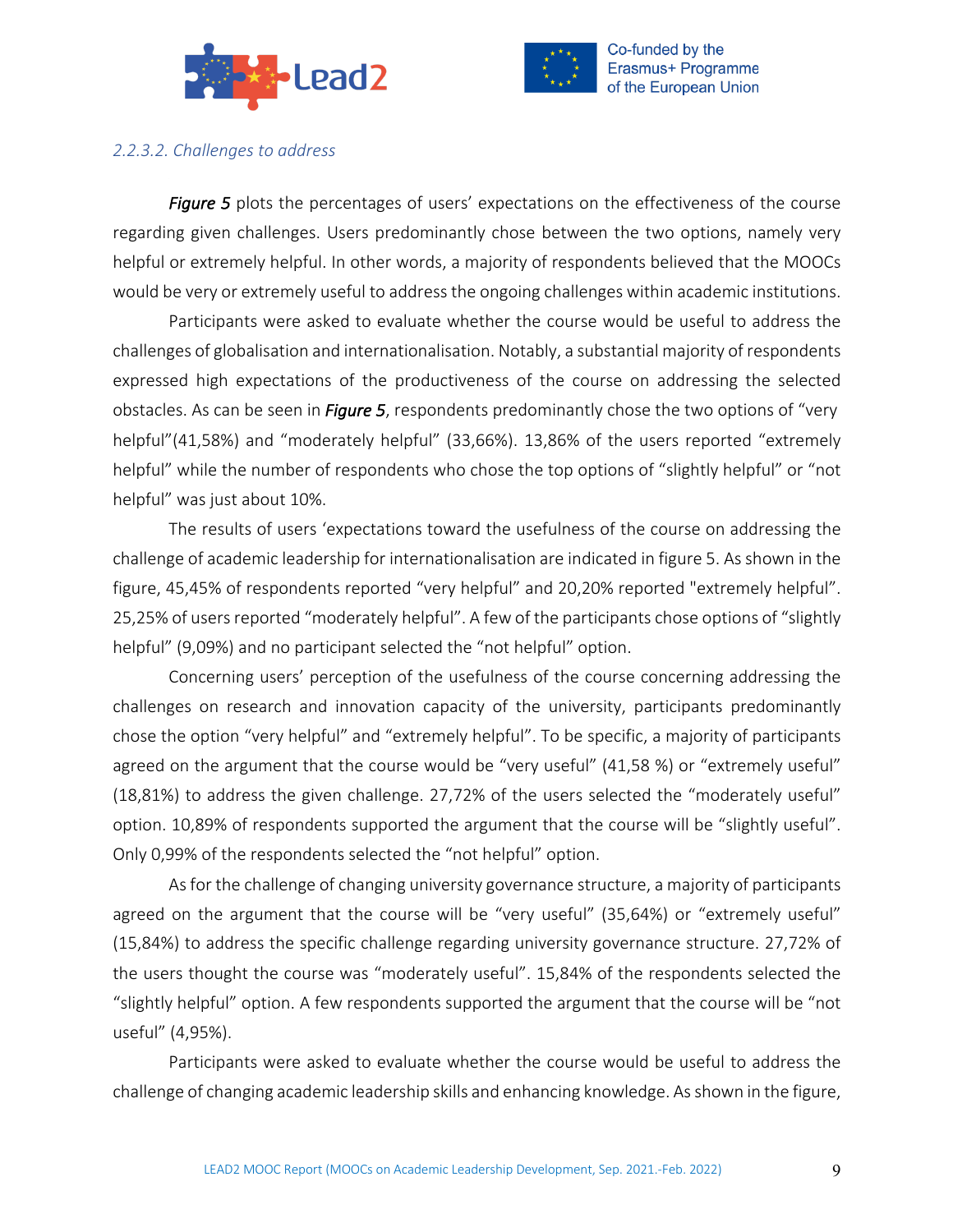



a majority of users believed that the course would be "very helpful" or "extremely helpful" to address the chosen challenge (50,52% and 22,68%, respectively). While the percentage of users who reported "moderately helpful" is 23,71%, just a few numbers of users reported "slightly helpful" (3,09%). No participant selected the "not helpful" option.



*Figure 5. Percentage of expectations on how helpful the MOOC will be to address a given challenge.* 

Consistent with the frequency analysis, the descriptive analysis indicated that a majority of the participants reported high expectations on how the course helps address given challenges. As shown in *Table 2*, the mean scores were high to be considered the sign of high satisfaction perceived for each scale item with the relatively lower mean of M= 3.56 (SD= .91) achieved for "globalisation and internationalisation".

*Table 2. Mean and standard deviations for expectations on how the MOOC would be helpful to address a given challenge.* 

| Specific items                                              | M    | SD  |
|-------------------------------------------------------------|------|-----|
| Globalisation and internationalisation                      | 3.56 | .91 |
| Academic leadership for internationalisation                | 3.93 | .76 |
| Research and innovation capacity of the university          | 3.82 | .88 |
| Changing university governance structure                    | 3.66 | .94 |
| Changing academic leadership skills and enhancing knowledge | 3.77 | .87 |

#### *2.2.3.3. Competencies, knowledge, skills to develop*

Participants were asked the extent to which they believed the course would provide them with upgraded specific competencies, knowledge, and skills. The results are plotted in *Figure 6*. In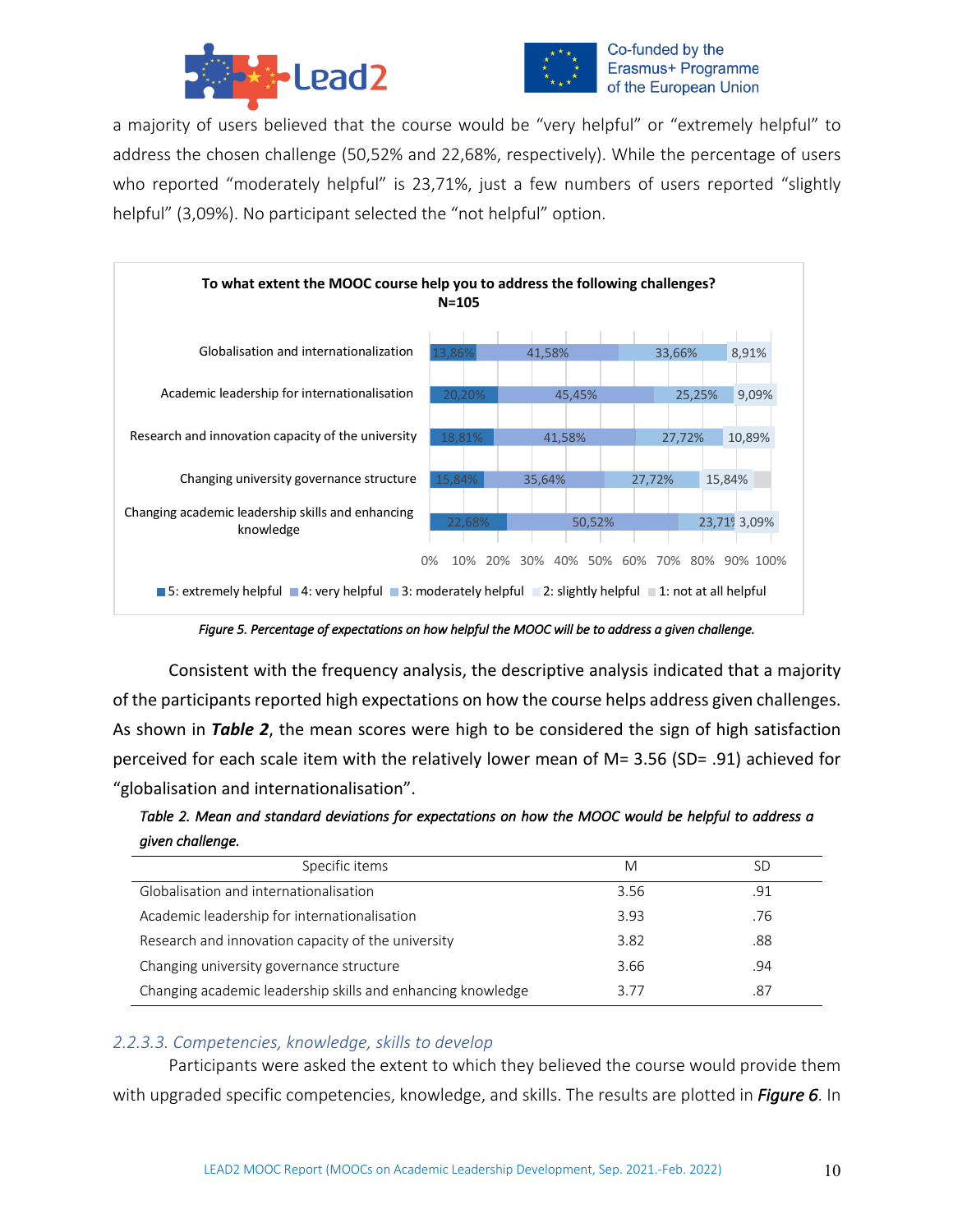



#### Co-funded by the Erasmus+ Programme of the European Union

general, the majority of participants agreed that the course would be useful in order to master academic leadership skills, understand current challenges for HEIs, understand different approaches in university governance, and gain knowledge about knowledge about university structures.

As shown in *Figure 6*, the highest frequent options were "academic leadership skills" (47,62%), followed by the option of "understanding about current challenges for HE" and "understanding about different leadership approaches in university governance (46,67% for both options). 35,24% of the participants selected "knowledge about university governance structures" option (35,24%) while 30,48% of the respondents selected "understanding university governance structures in Europe and/or China. Only 7,62% of the respondents selected the "other" option.



*Figure 6. Specific competencies, knowledge, and skills to gain about academic leadership* 

#### 2.3. Open-ended questions

To gain deeper insights into the motivation for taking the course, participants were asked to share about how the MOOC can help them meet their personal and professional goals. The comments generally clustered around the relevance of the topics, the opportunities to enhance knowledge, leadership skills, and the chance to broaden the professional network. The results are consistent with the quantitative findings.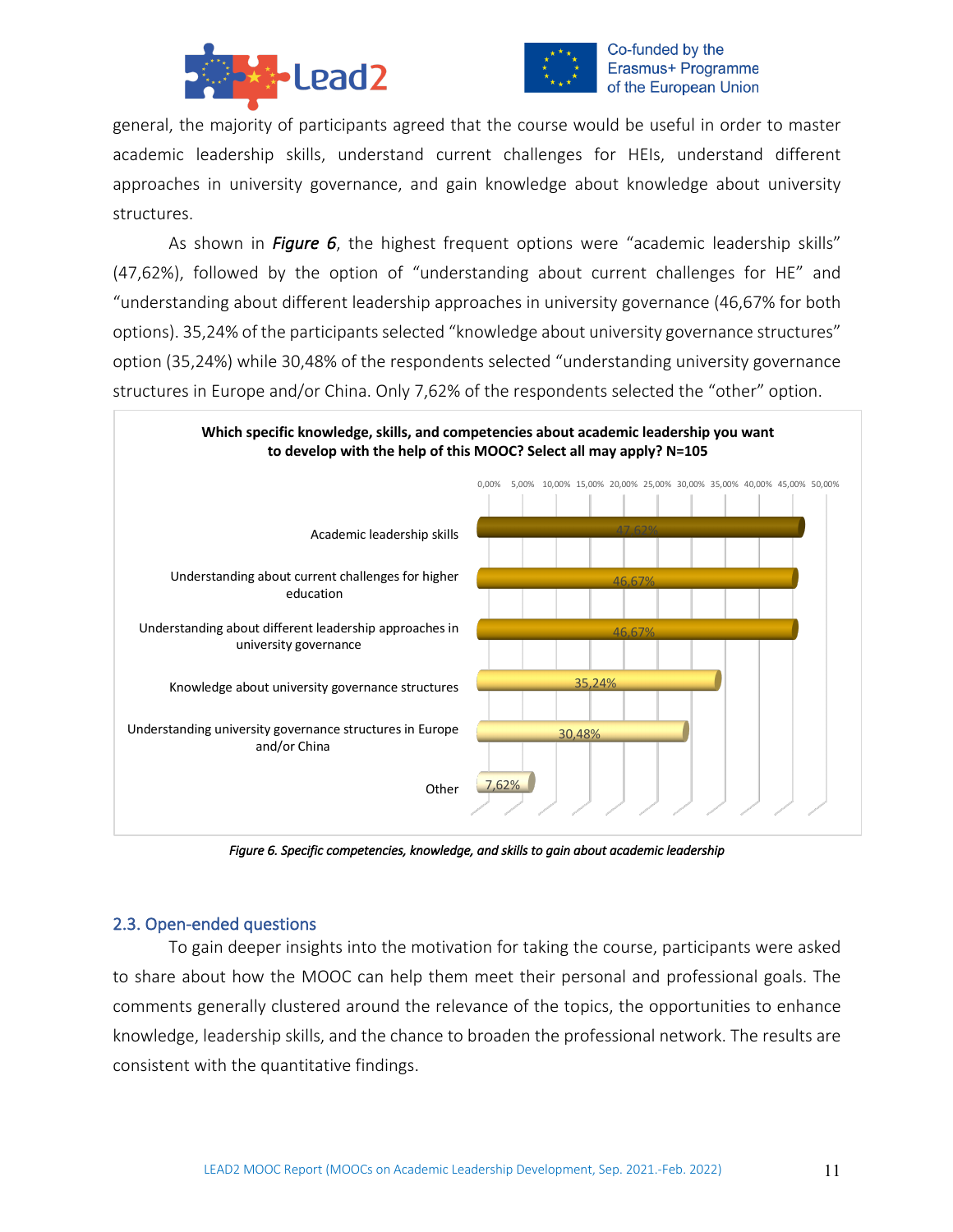



The most frequent comment was about the relevance of the topics. Shared by participants, they find that the MOOC is interesting, and it is expected to help participants learning more about university governance and academic leadership.

"I am currently employed by Accademia Europea di Firenze as Admissions and Student Integration Coordinator. I am hoping to move up to a position as Assistant Director of Academic Affairs. We service a very diverse student population from all over the globe: the Americas, Europe and Asia. I am hoping that I will be able to apply the knowledge I acquire through this course in a way that benefits all stakeholders involved: the institution, faculty, staff members and students." (female, 49)

*"I am a Curriculum Implementation Programme Manager for the Distance Education department in one of my country's premier national Universities. This is a new position created to address the long curriculum leadership over more than two decades of this department's existence, and there are many areas that need polishing, advancing and sustaining. I also view myself as a senior leader and count myself to become the next head of my department or a better leadership position than where I am now. With these two clear-cut needs in mind, I have realised the importance of equipping myself not with the content and skills but also to be able to learn, especially from the world education leaders. Since. Europe and China are leading in providing the best education, and I am happy to learn from their shared experiences and expectations in this course. Not only that but, through participating and discussing I am also looking forward to learning from others internationally and be able to compare and contextualise my leadership activities within my department and institution." (female, 45)*

*"I am currently holding an administrative position in my department. I hope to do a reality check for our daily practices. If I learn any* new helpful ideas/solutions, I will be happy to introduce them to my department." (female, 35)

Participants also expressed expectations on enhancing and broadening knowledge on university governance and academic leadership. Of this, having comprehensive or extensive knowledge in academic and institutional leadership, understanding university structures, gaining new insights into university governance and academic leadership, exploring various perspectives of leadership in different academic cultures were emphasised.

*"I hope that this course will further expand my knowledge. I feel that being able to see the perspective of other people and organization can further widen my understanding." (male, 45)*

*"I would like to learn more about international higher education institutions, helping to be able to use some of that knowledge in my own institution." (male, 49)*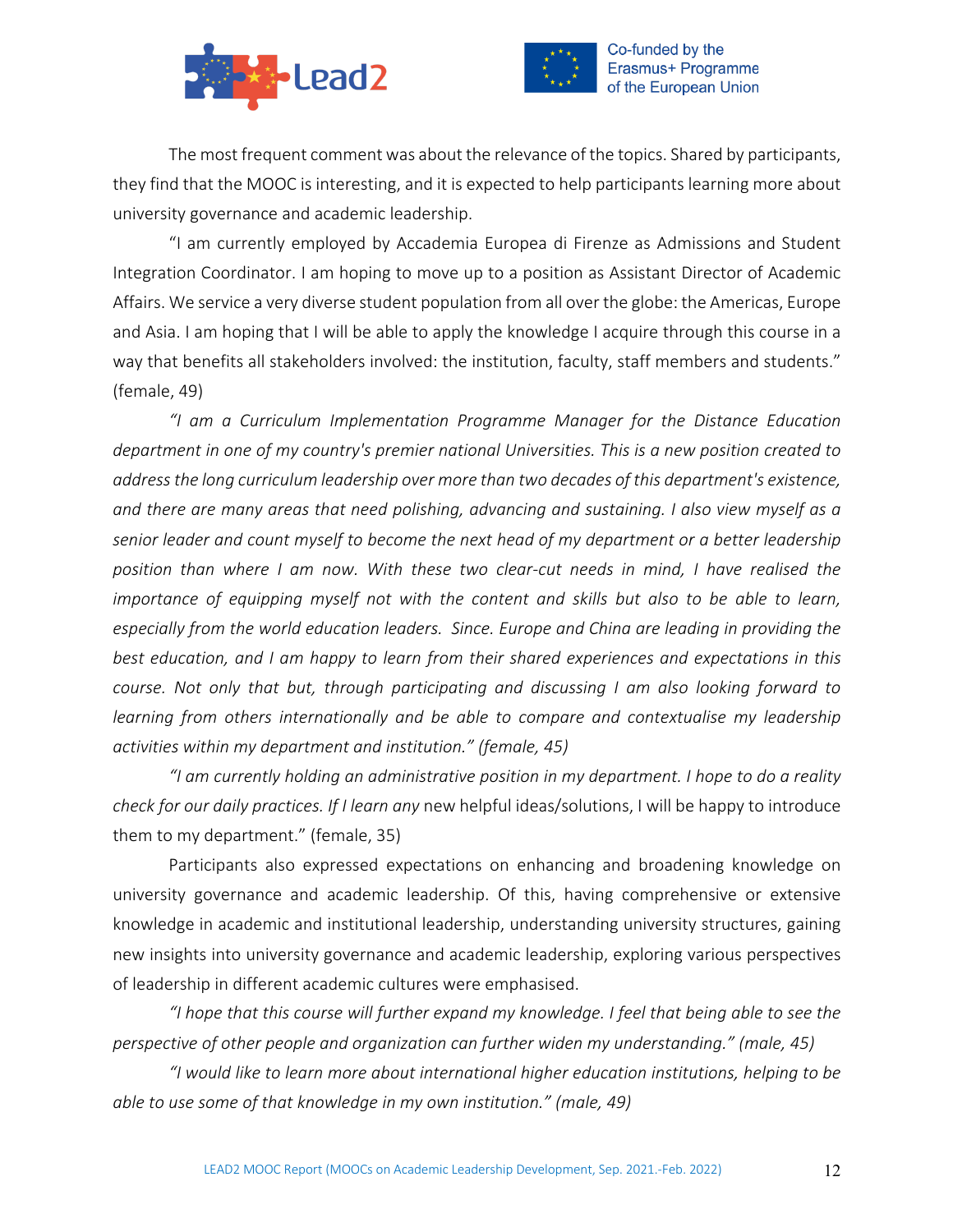



*"This course helps me to gain knowledge about university governance and academic leadership as well as deeper insights regarding higher education structures and governance. In addition, the course also provides me skills and practices to design and develop higher education programs suitably in the future." (female, 37)*

*"This course will give a better understanding about university leadership and governance that being practiced in other countries. The lesson learn could be applied in my institution." (female, 45)*

Indicated by a majority of the participants, the course is the potential to enhance competencies and skills in academic leadership. In this light, respondents mainly highlighted the goal of taking this MOOC was to enhance skills regarding academic leadership. Many participants shared that they hold administrative positions in academic institutions. Unfortunately, they pointed out the lack of professional development training within their institutions. Thus, the goal of taking this MOOC was to sharpen professional skills. Respondents expected that the course would help them to upgrade professional skills and then can assist them in administrative work.

*"Based on the current situation of running the university, the course seems to offer a good starting point for effecting changes in the modern governance of universities. The course will help me to initiate changes for better running and governing universities in the 21st century." (male, 42)*

*"Not only focussed on disciplinary skills but able to provide a more complete profile thanks to understanding of the organization, context, and scenario characteristics." (male, 37)*

Another theme highlighted by respondents was about preparing future career. Several participants shared their ambition to obtain a promotion in academic institutions. To that end, taking the MOOC and earning certificate was highlighted as a good start.

*"This course will boost my performance at my work. It will help perform better in carrying out in the field of higher education management." (male, 37)*

*"I am currently studying and researching in the field of higher education, and I believe that academic leadership will go some way to helping me understand the research related to higher education, and I hope that I will be able to acquire such skills for a career in higher education management." (female, 41)*

Several participants highlighted the opportunities for exchanges, networking and collaboration.

*"As a lifelong learner, I want to learn more and feel useful by applying my skills to change society positively. Then, professionally, I expect to meet many people for networking and collaborative activities." (male, 35)*